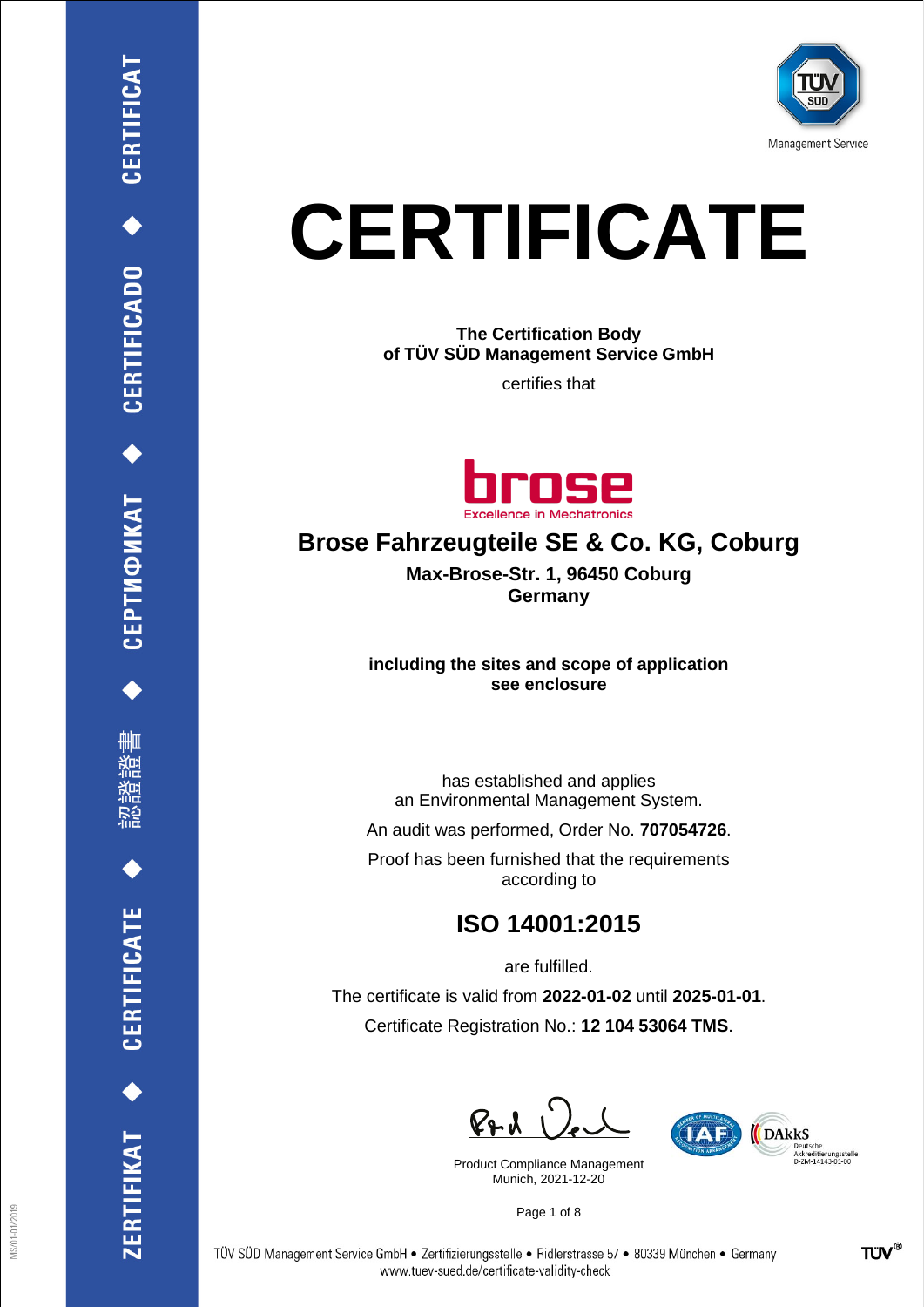





| <b>Sites</b>                                                                                                                |            | <b>Scope of application</b>                                                                                                                                                                                                                          |  |
|-----------------------------------------------------------------------------------------------------------------------------|------------|------------------------------------------------------------------------------------------------------------------------------------------------------------------------------------------------------------------------------------------------------|--|
| Brose Fahrzeugteile SE & Co. KG, Coburg<br>Max-Brose-Str. 1<br>96450 Coburg, Germany                                        | COB        | Central intragroup control and administration.<br>To which belongs the Group Management Board<br>and the central departments:<br>Purchasing, Quality, Production Technology,<br>Facility Planning, Human Resources,<br>Controlling and Communication |  |
| Brose Fahrzeugteile SE & Co. KG, Coburg<br>Max-Brose-Str. 1<br>96450 Coburg, Germany                                        | COB        | Development, manufacturing and Sales of<br>seat adjuster systems and mechatronic systems<br>for the automotive industry                                                                                                                              |  |
| <b>Brose North America, Inc.</b><br>3933 Automation Avenue<br>Auburn Hills, MI 48326, USA                                   | <b>DET</b> | Design and sales of<br>electric drives, closure systems,<br>seat adjuster systems, and door systems<br>for the automotive industry                                                                                                                   |  |
| Brose Bratislava spol s.r.o.<br>Priemyselny park Lozorno 1006<br>90055 Lozorno, Slovak Republic                             | <b>BRA</b> | Manufacture of<br>window regulators and door systems<br>for the automotive industry                                                                                                                                                                  |  |
| Brose Fahrzeugteile GmbH & Co.<br>Kommanditgesellschaft, Meerane<br>Werdauer Allee 3<br>08393 Meerane, Germany              | MEE        | Design and Manufacture of<br>window regulators, door systems and<br>electro mechanical modules                                                                                                                                                       |  |
| Brose Schließsysteme GmbH & Co.<br>Kommanditgesellschaft, Wuppertal<br>Otto-Hahn-Str. 34<br>42369 Wuppertal, Germany        | <b>WUP</b> | Development, production and sales of<br>closure systems and door drives<br>for the automotive industry                                                                                                                                               |  |
| Brose Fahrzeugteile SE & Co.<br>Kommanditgesellschaft, Coburg<br>Brückenstraße 25<br>96271 Grub am Forst, Germany           | <b>COB</b> | Testing                                                                                                                                                                                                                                              |  |
| Brose Fahrzeugteile SE & Co.<br>Kommanditgesellschaft, Coburg<br>Alte Schloßstr. 32<br>96253 Untersiemau-Scherneck, Germany | <b>COB</b> | Manufacturing of<br>components, seat adjusters systems and<br>mechatronic systems                                                                                                                                                                    |  |
| Brose Fahrzeugteile GmbH & Co.<br>Kommanditgesellschaft, Berlin<br>Sickingenstr. 29-38<br>10553 Berlin, Germany             | <b>BER</b> | Manufacture of<br>heating - and radiator fan modules<br>for the automotive industry                                                                                                                                                                  |  |

 $P+A$ 

Product Compliance Management Munich, 2021-12-20



Page 2 of 8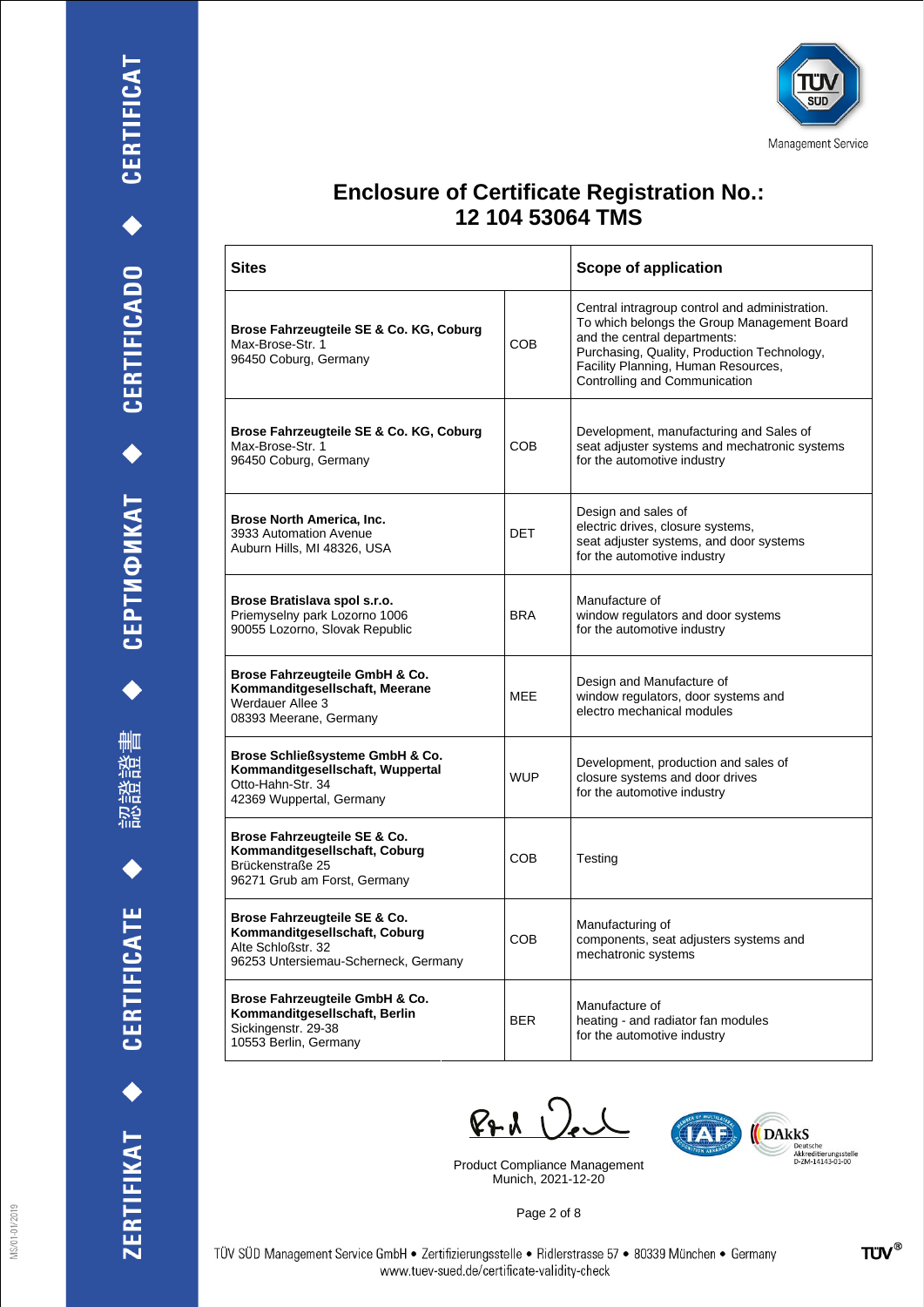





| Sites                                                                                                                                                    |            | Scope of application                                                                                                                                  |
|----------------------------------------------------------------------------------------------------------------------------------------------------------|------------|-------------------------------------------------------------------------------------------------------------------------------------------------------|
| Brose Fahrzeugteile SE & Co.<br>Kommanditgesellschaft, Würzburg<br>Ohmstr, 2a<br>97076 Würzburg, Germany                                                 | <b>WBG</b> | Development, production and sales of<br>electric motors and radiator fan modules<br>for the automotive industry                                       |
| Borse Fahrzeugteile GmbH & Co.<br>Kommanditgesellschaft, Rastatt<br>Mercedesstraße 1, Industriepark II<br>76437 Rastatt, Germany                         | <b>RAS</b> | Manufacture of door systems for the<br>automotive industry                                                                                            |
| Brose Fahrzeugteile GmbH & Co.<br>Kommanditgesellschaft, Weil im Schönbuch<br>Max-Brose-Str. 1.<br>71093 Weil im Schönbuch, Germany                      | SIF        | Manufacturing of door systems for the<br>automotive industry                                                                                          |
| Brose Fahrzeugteile GmbH & Co.<br>Kommanditgesellschaft, Bremen<br>Friedrich-List-Str. 13<br>28309 Bremen, Germany                                       | <b>BRE</b> | Manufacture of door systems for the<br>automotive industry                                                                                            |
| <b>Brose Limited</b><br><b>Colliery Lane Exhall</b><br>Coventry CV7 9NW, United Kingdom                                                                  | COV        | Pre-fabrication, manufacture assembly<br>and supply of window regulators,<br>closure systems and seat adjuster systems<br>for the automotive industry |
| <b>Brose Limited</b><br><b>Foleshill Enterprise Park</b><br>Courtaulds Way<br>Coventry CV6 5NH, United Kingdom                                           | COV        | Pre-fabrication, manufacture assembly<br>and supply of window regulators,<br>closure systems and seat adjuster systems<br>for the automotive industry |
| Brose S.A.<br>Pol. Ind. Casa Nova C/ Illes Baleares 2-6<br>08730 Sta. Margarida i Els Monjos/ Barcelona, Spain                                           | <b>STM</b> | Manufacture and assembly of<br>door systems, window regulators,<br>seat adjuster systems and closure systems<br>for the automotive industry           |
| Brose Sistemas de Fechaduras para Automóveis,<br>Unipessoal Lda. Zim do Lajedo<br>Rua Max Brose 38<br>3465-158 Santiago de Besteiros / Tondela, Portugal | <b>TON</b> | Manufacture of closure systems,<br>window regulators and door drives<br>for the automotive industry                                                   |
| <b>Brose Gent BVBA</b><br>Skaldenstraat 121 BUS A2<br>9042 Gent, Belgium                                                                                 | <b>GFN</b> | Manufacture of door systems and<br>components of these for the<br>automotive industry                                                                 |

 $P + 1$   $Q_e$ 

Product Compliance Management Munich, 2021-12-20



Page 3 of 8

TÜV SÜD Management Service GmbH · Zertifizierungsstelle · Ridlerstrasse 57 · 80339 München · Germany www.tuev-sued.de/certificate-validity-check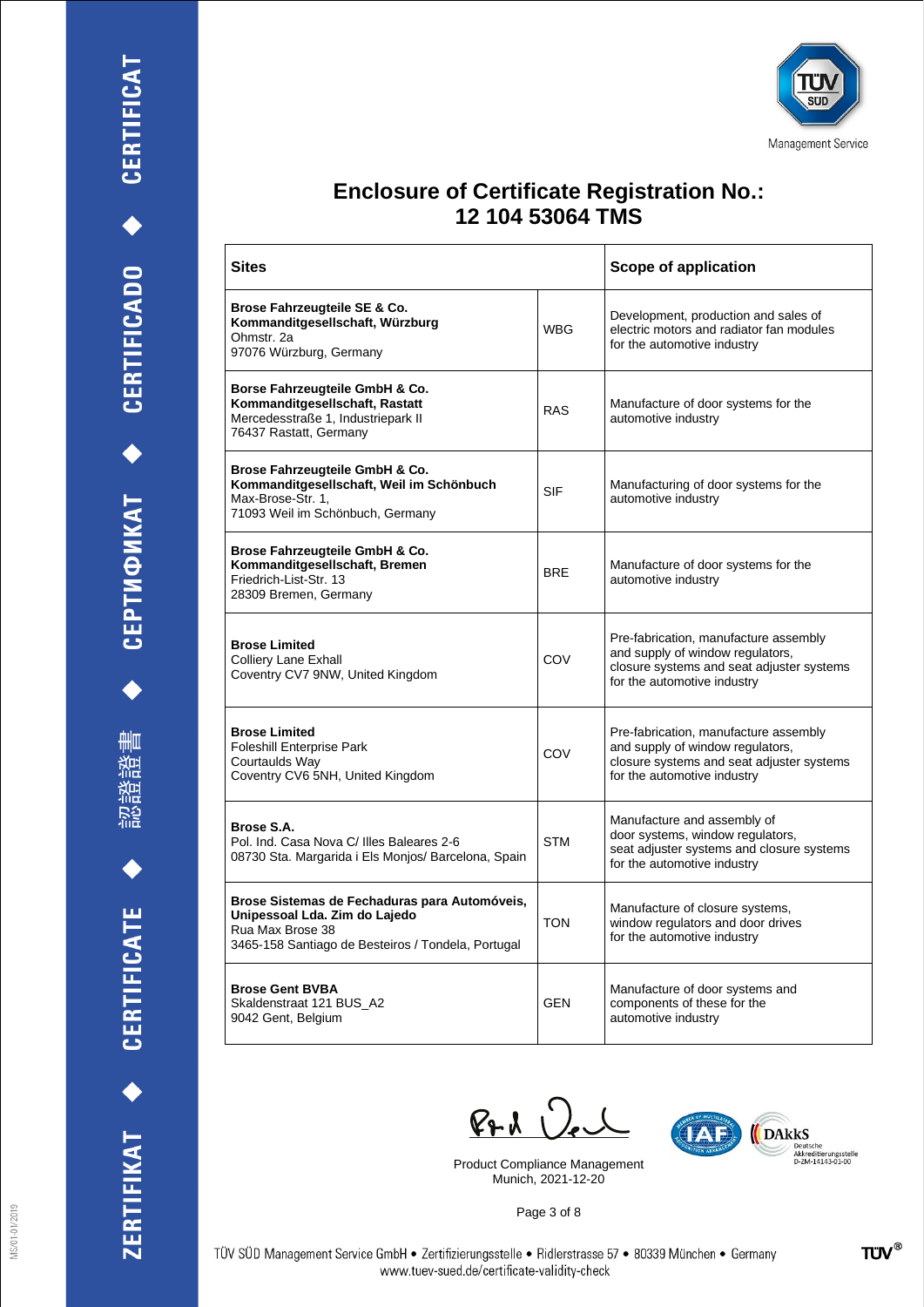







| <b>Sites</b>                                                                                                                                      |            | Scope of application                                                                                                                           |
|---------------------------------------------------------------------------------------------------------------------------------------------------|------------|------------------------------------------------------------------------------------------------------------------------------------------------|
| <b>Brose Sweden AB</b><br>Flygfältsgatan 4<br>423 37 Torslanda, Sweden                                                                            | GOE        | Design, manufacture and<br>sales of radiator fans, seat systems,<br>door systems and<br>components of these for the automotive industry        |
| Brose CZ spol. s r.o.<br>Průmyslový park 302<br>742 21 Kopřivnice, Czech Republic                                                                 | OST        | Design and manufacture and pre-fabrication of<br>electric drives, seat adjuster systems and<br>components of these for the automotive industry |
| Brose CZ spol. s r.o.<br>1. máje 2636<br>756 61 Roznov pod Radhostem,<br>Czech Republic                                                           | OST        | Design and manufacture and pre-fabrication of<br>closure systems and components of these<br>for the automotive industry                        |
| <b>Brose Hungary Automotive Kft</b><br>Daimler út 1<br>6000 Kecskemét, Hungary                                                                    | KEC        | Manufacture of door systems<br>for the automotive industry                                                                                     |
| Brose Tuscaloosa, Inc.<br>10100 Brose Drive<br>Vance, AL 35490, USA                                                                               | TUS        | Manufacture and assembly of<br>door systems, cooling fan modules, and seat<br>adjusters for the automotive industry                            |
| Brose New Boston, Inc.<br>23400 Bell Road<br>New Boston, MI 48164, USA                                                                            | <b>NBO</b> | Design and manufacturing of<br>Door Systems, Seat Systems, and Drives                                                                          |
| Brose Jefferson, Inc.<br>25295 Guenther<br>Warren, MI 48091, USA                                                                                  | JEF        | Manufacture of<br>door systems and closure systems<br>for the automotive industry                                                              |
| <b>Brose Canada Inc.</b><br>1500 Max Brose Drive<br>London, ON N6N 1P7, Canada                                                                    | <b>LON</b> | Pre-fabrication and manufacture of<br>seat adjuster systems for the automotive industry                                                        |
| <b>Brose Canada Inc.</b><br>1005 Wilton Grove Rd<br>London, ON N6N 1C9, Canada                                                                    | I ON       | Pre-fabrication and manufacture of<br>seat adjuster systems for the automotive industry                                                        |
| Brose Puebla, S.A. de C.V.<br>Camino a San Lorenzo No 1214<br>Parque Industrial Empresarial Cuautlancingo<br>Sanctorum, Puebla C.P. 72730, Mexico | <b>PUE</b> | Assembly and sales of<br>door modules, window regulator systems,<br>seat components, latches and cooling fans<br>for the automotive industry   |

 $PAU$ 

Product Compliance Management Munich, 2021-12-20



Page 4 of 8

www.tuev-sued.de/certificate-validity-check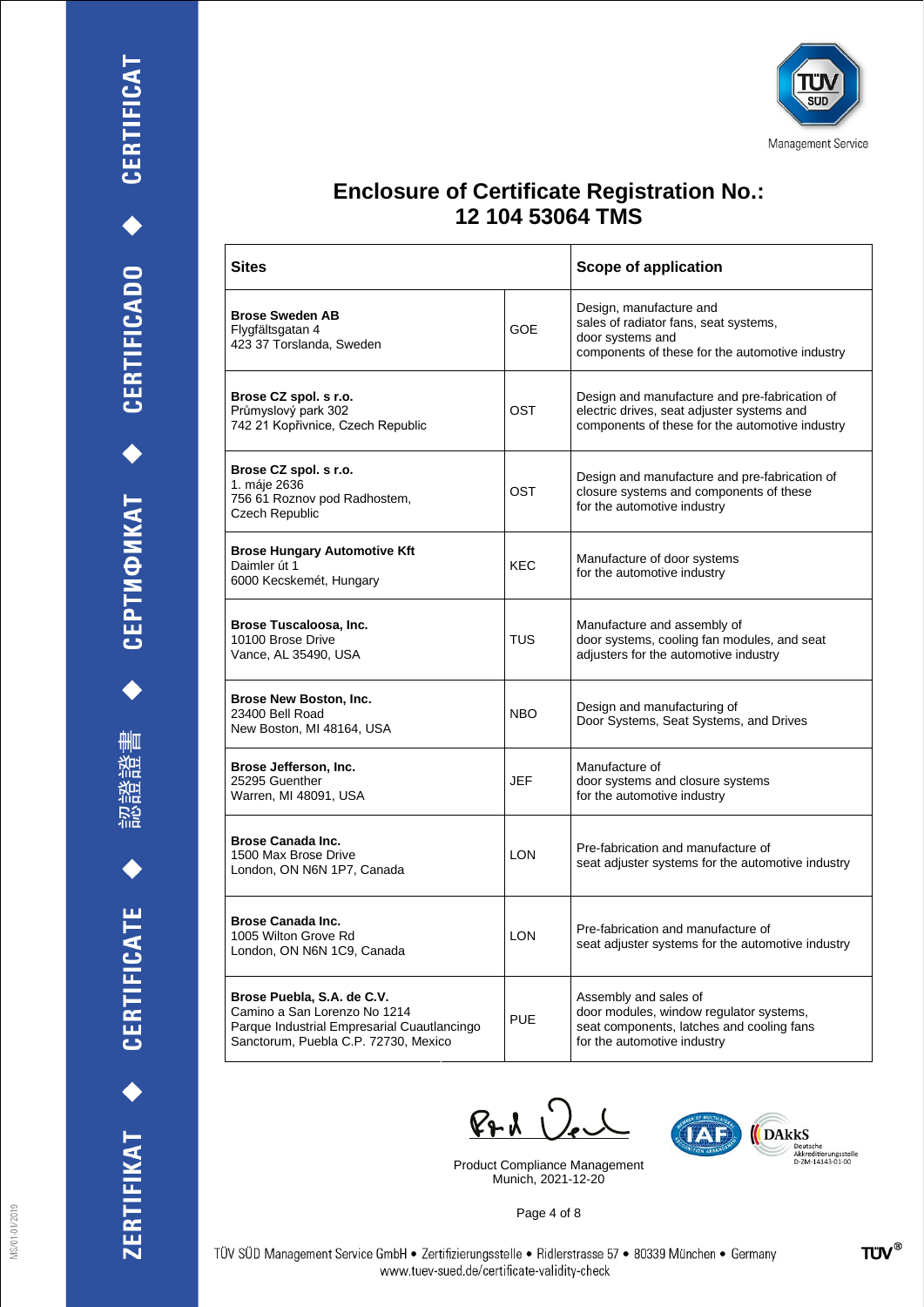書 油油 諮 設計

ZERTIFIKAT ◆ CERTIFICATE



#### **Enclosure of Certificate Registration No.: 12 104 53064 TMS**

| <b>Sites</b>                                                                                                                                                       |            | Scope of application                                                                                                                                                                                                        |
|--------------------------------------------------------------------------------------------------------------------------------------------------------------------|------------|-----------------------------------------------------------------------------------------------------------------------------------------------------------------------------------------------------------------------------|
| Brose México, S.A. de C.V.<br>Av. de la Corte No 4<br>Parque Industrial El Marqués<br>El Marqués, Querétaro C.P. 76246, Mexico                                     | <b>QUE</b> | Design and manufacture of<br>electric motors, door systems and<br>seat components for the automotive industry                                                                                                               |
| Brose México, S.A. de C.V.<br>Calle 2 No 7<br>Fraccionamiento Industrial Benito Juárez<br>Querétaro, Querétaro C.P. 76120, Mexico                                  | <b>QUB</b> | Design and manufacture of<br>window regulators, closure systems<br>and door modules for the<br>automotive industry                                                                                                          |
| Shanghai Brose Electric Motors Co., Ltd<br>No. 1126 Jiaxin Road Malu, Jiading<br>Shanghai, P.R. China<br>Post Code: 201801                                         | <b>SHM</b> | Design, Development and<br>Manufacturing of Automotive Mini Motors<br>and Modules                                                                                                                                           |
| Brose Changchun Automotive Systems Co., Ltd.<br>Wenzhou Street Economical Technological<br>Development Zone No. 1177<br>Changchun, P.R. China<br>Post Code: 130033 | CHA        | Manufacture of seat adjuster system,<br>window regulator, door module, latch,<br>and cooling fan for the automotive industry                                                                                                |
| Brose Chongqing Automotive Systems Co., Ltd.<br>NO. 63 Xingwang Road, Shapingba District<br>Chongging, P.R. China<br>Post Code: 401331                             | CHO        | Manufacture of window regulators,<br>door systems, latch systems,<br>seat adjuster systems, HVAC Blowers and<br>cooling fan modules                                                                                         |
| <b>Brose Taicang Automotive Systems Co., Ltd</b><br>Bld. No. 2,5,7 at No.188 East Guangzhou Road<br>Taicang, Jiangsu, P.R. China<br>Post Code: 215400              | TAI        | Manufacturing and assembly of<br>automotive components, including<br>door module and components;<br>window regulators and components;<br>latch devices and components;<br>seat rails and components;<br>cooling fan modules |
| Brose Korea Co., Ltd. Incheon Plant<br>75, Cheomdan-daero 60 beon-gil,<br>Yeonsu-gu, Incheon, 21990, Republic of Korea                                             | <b>INC</b> | Manufacture of<br>door components and seat components                                                                                                                                                                       |
| Brose India Automotive Systems Pvt Ltd.<br>Plot No. 5-7, Raisoni Industrial Park, Phase II,<br>Near Hinjewadi, Village Mann,<br>Pune - 411057, India               | <b>PUN</b> | Design, development and manufacture of<br>window regulators, seat adjustment systems,<br>door modules, latch and latch minimodules<br>for the automotive industry                                                           |

 $P_{P}$ d  $Q_{e}$ 

Product Compliance Management Munich, 2021-12-20

Page 5 of 8



MS/01-01/2019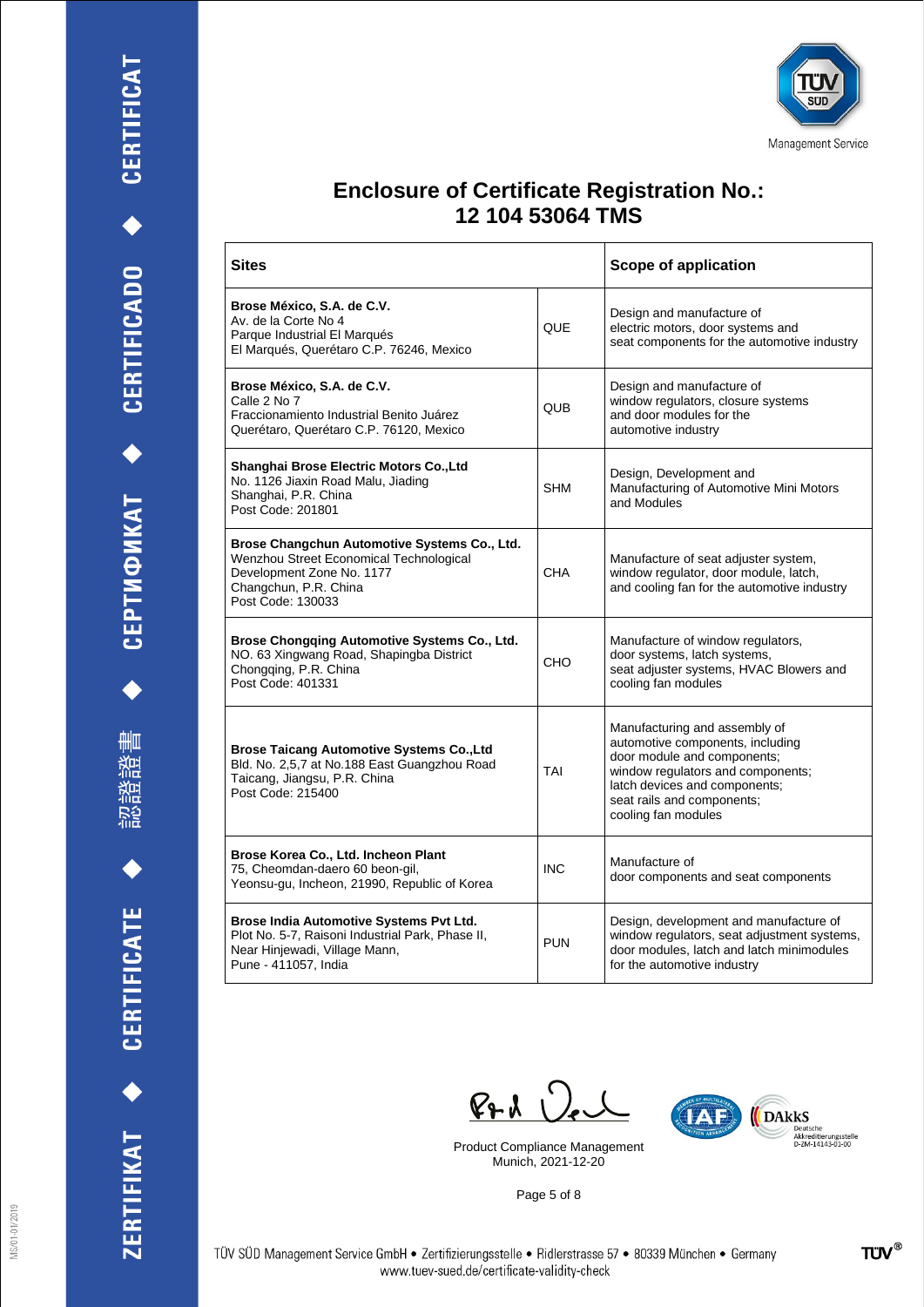





| <b>Sites</b>                                                                                                                                                                                              |            | Scope of application                                                                                                                                                                   |
|-----------------------------------------------------------------------------------------------------------------------------------------------------------------------------------------------------------|------------|----------------------------------------------------------------------------------------------------------------------------------------------------------------------------------------|
| Brose do Brasil Ltda.<br>Rua Max Brose, 171, (BR 376, km 625/626) -<br>Campo Largo da Roseira<br>Cep 83090-670 São José dos Pinhais-PR, Brazil                                                            | <b>CUR</b> | Design and manufacturing of door systems,<br>window regulators, seat systems and<br>components, cooling fan modules and<br>electric motor systems for the<br>automotive industry       |
| Brose do Brasil Ltda.<br>Estrada do Contorno da Fiat 1300<br>Cep 32530-490 Betim-MG, Brazil                                                                                                               | <b>BET</b> | Logistic center for<br>sequencing and warehousing                                                                                                                                      |
| Brose do Brasil Ltda.<br>Rodovia BR 101/Norte, s/nº,<br>km 13/15 Galpão Supplier Park 12 Cj. 02<br>Cep 55900-000 Goiana, Brazil                                                                           | GOI        | Design and manufacturing of<br>door systems and cooling fan modules<br>for the automotive industry                                                                                     |
| Brose do Brasil Ltda.<br>Estrada Municipal Alberto Tofanin, km 5,5,<br>Condomínio Gaia Terra, Ed. Imbuia, nº 25,<br>CEP 13.240-000 Jarinu, São Paulo, Brazil                                              | SAO        | Assembly of window regulators and<br>door systems for the automotive industry                                                                                                          |
| Brose Fahrzeugteile SE & Co.<br>Kommanditgesellschaft, Bamberg<br>Max-Brose-Straße 2<br>96103 Hallstadt, Germany                                                                                          | HAL        | Pre-fabrication, design,<br>manufacture and sales of window regulators,<br>door systems, electric drives<br>and electronic control units<br>for the automotive industry                |
| Brose Fahrzeugteile SE & Co.<br>Kommanditgesellschaft, Bamberg<br>Berliner Ring 1<br>96052 Bamberg, Germany                                                                                               | <b>BAM</b> | Central intragroup control and administration.<br>To which belongs the Central departments:<br>information technology, testing areas,<br>product development, purchasing               |
| Brose Beijing Automotive Systems Co., Ltd<br>Building 1 & 2, No. 23 Ding Ye Road<br>Wulianhuan Industrial Development Area<br>Xihongmen Town, Daxing District<br>Beijing, P.R. China<br>Post Code: 100076 | <b>PEK</b> | Manufacturing and assembly of<br>door systems, seat systems,<br>cooling fan systems and window regulators<br>for the automotive industry                                               |
| Brose Prievidza, spol. s r.o.<br>Max Brose 20<br>971 01 Prievidza, Slovakia                                                                                                                               | PRI        | Pre-fabrication, design, manufacture and<br>sales of window regulators, door systems,<br>power lifting gates, electric drives and<br>plastic components for the<br>automotive industry |

 $P+A$ 

Product Compliance Management Munich, 2021-12-20



Page 6 of 8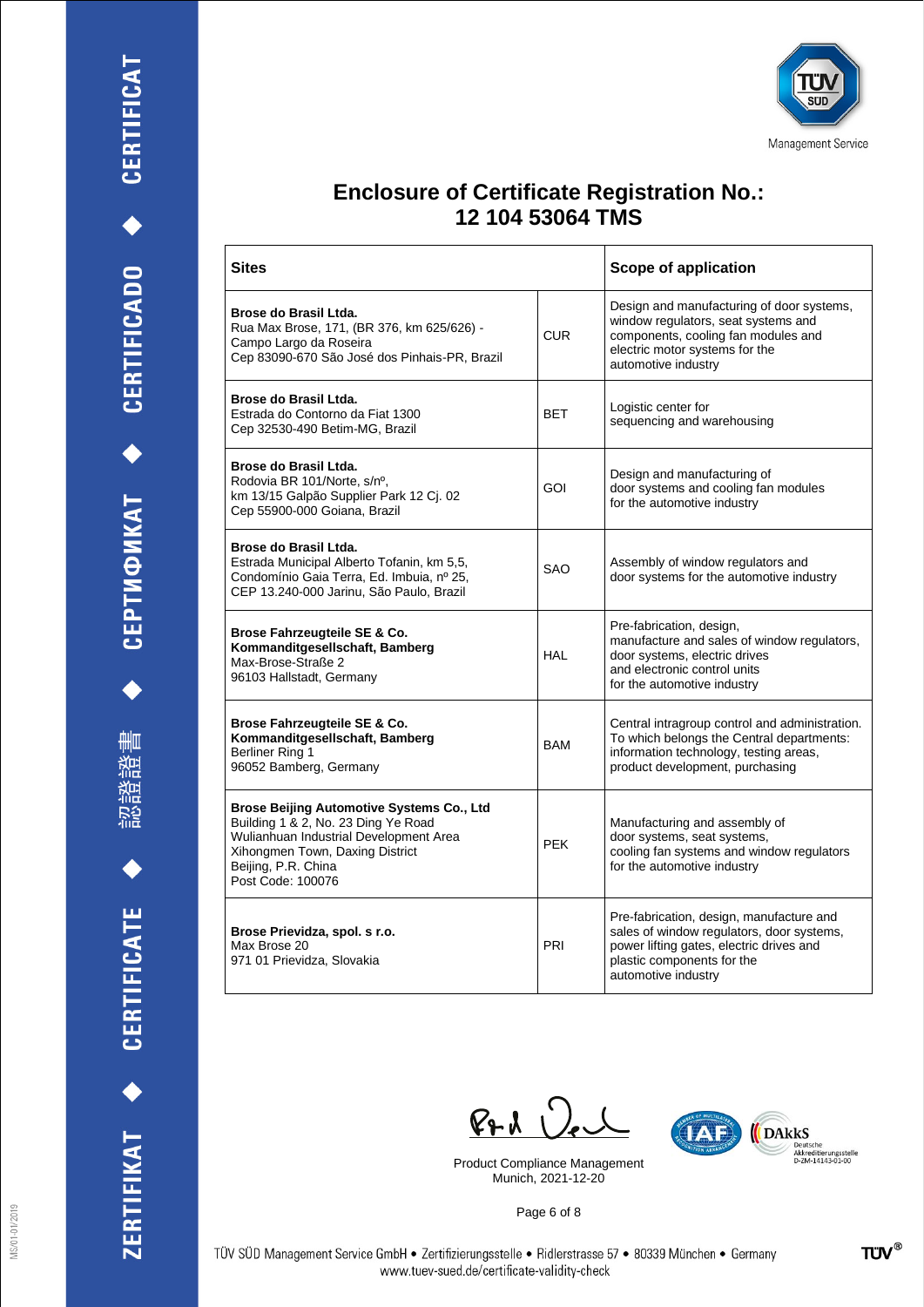





| Sites                                                                                                                                                                             |            | Scope of application                                                                                                                                                                                                                                                                                                                             |
|-----------------------------------------------------------------------------------------------------------------------------------------------------------------------------------|------------|--------------------------------------------------------------------------------------------------------------------------------------------------------------------------------------------------------------------------------------------------------------------------------------------------------------------------------------------------|
| Brose Melfi Automotive s.r.l.<br>Zona Industriale San Nicola di Melfi, Zona D1<br>85025 San Nicola di Melfi (Potenza), lalty                                                      | MEL        | Desing and Manufacturing of<br>door systems                                                                                                                                                                                                                                                                                                      |
| Brose Queretaro, S.A. de C.V.<br>Max Brose No. 1,<br>Parque Industrial Aerotech<br>C.P. 76295, Colón Queretaro, Mexico                                                            | QUA        | Production of<br>seat systems for automotive industry                                                                                                                                                                                                                                                                                            |
| Brose (Thailand) Co., Ltd.<br>Eastern Seaboard Industrial Estate 300/28<br>Rayong, 21140<br>Thailand                                                                              | <b>RAY</b> | Manufacture of<br>window regulators and door systems<br>for automotive industry                                                                                                                                                                                                                                                                  |
| Brose Shenyang Automotive Systems Co., Ltd.<br>Puping Road Shenyang EU Economic<br>Development Zone 27-3,<br>Shenyang Development Zone, Shenyang, P.R. China<br>Post Code: 110122 | <b>SHE</b> | Manufacture of<br>window regulators and door systems<br>for automotive industry                                                                                                                                                                                                                                                                  |
| Shanghai Brose Electric Motors Co., Ltd.<br>No.258 Anchen Road, Anting, Jiading<br>Shanghai, P.R. China<br>Post Code: 201814                                                      | <b>SHN</b> | Manufacturing of door system and<br>motor system, stampings of seat rails                                                                                                                                                                                                                                                                        |
| <b>Brose Taicang Automotive Systems Co. Ltd</b><br>No.158 North Dongting Road<br>Taicang, Jiangsu, P.R. China<br>Post Code: 215400                                                | TAI        | Manufacturing and assembly of automotive<br>components, including door module and<br>components; window regulators and<br>components; latch devices and components;<br>seat adjuster and components; seat rails and<br>components; window regulator motor and<br>components; seat motor and components;<br>gear box and other plastic components |
| Brose Guangzhou Automotive Systems Co., Ltd<br>No. 1503 (self-compiled No.2, 1-2 floor),<br>KaiChuang Avenue<br>Luogang District, Guangzhou, P.R. China<br>Post Code: 510760      | <b>GUA</b> | Manufacturing of<br>door modules, window regulators,<br>and cooling fan modules<br>for automotive industry                                                                                                                                                                                                                                       |
| <b>Brose Togliatti Automotive LLC</b><br>Stavropolsky Municipal Distric, Severnaya Street t 6A.<br>445141 Samara Region, Russian Federation                                       | <b>TOG</b> | Design and Manufacture of<br>window regulators and latch mini modules<br>for the automotive industry                                                                                                                                                                                                                                             |

 $PAU$ 

Product Compliance Management Munich, 2021-12-20



Page 7 of 8

MS/01-01/2019